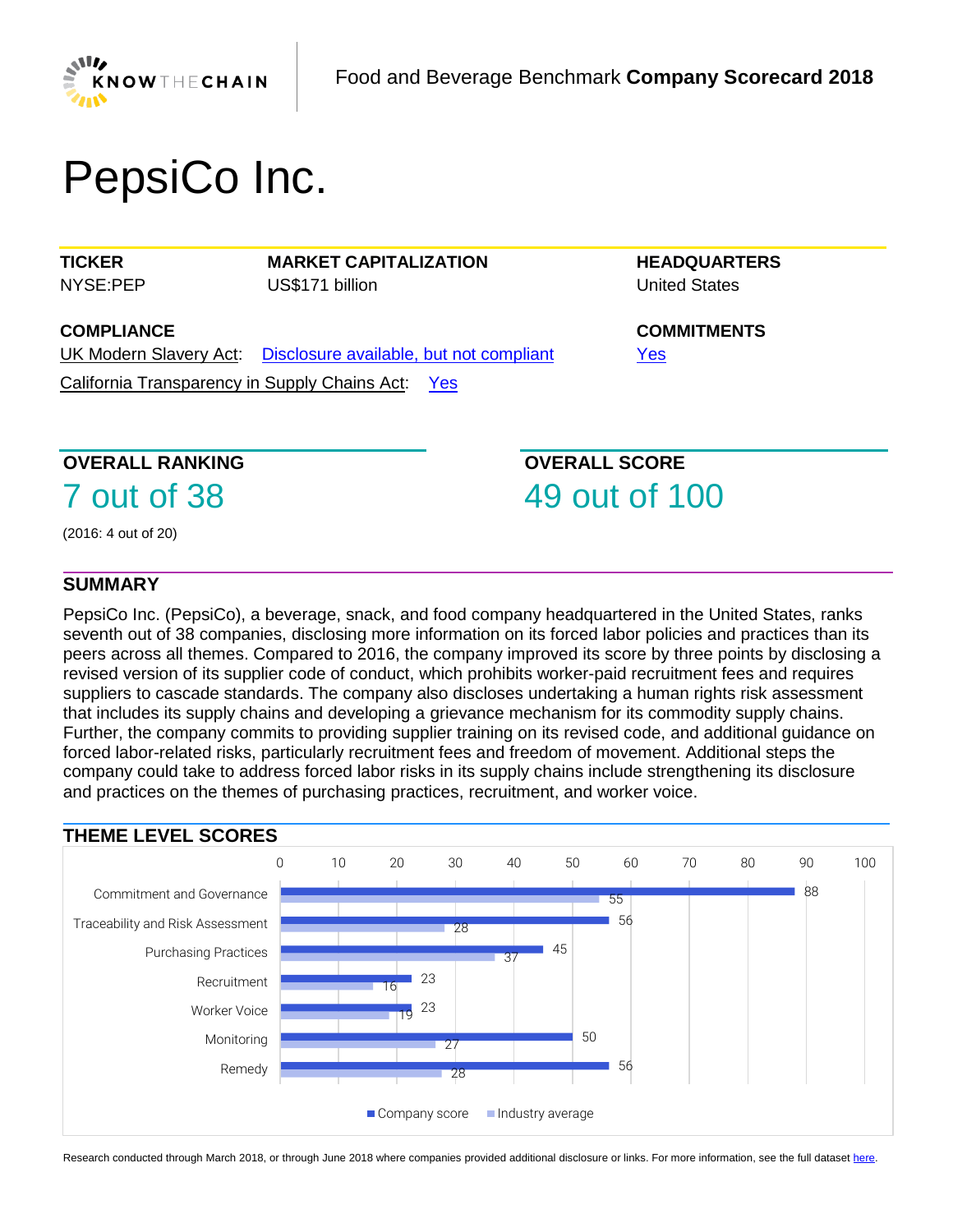## **LEADING PRACTICES**

**Risk Assessment:** PepsiCo discloses that its Chief Human Rights Officer monitors and assesses human rights risks in its business and the Human Rights Operating Council then identifies the most salient issues on an annual basis. PepsiCo also discloses that it collaborated with Shift in mapping the potential impacts its business had, assuming the perspective of rights holders in its value chain and subsequently identifying salient issues. The process integrated learnings from past assessment and audit findings, and input from internal and external experts, including industry groups, NGOs, human rights bodies, and socially responsible investors.

**Grievance Mechanism**: In addition to operating an ethics complaint mechanism, PepsiCo discloses that it has developed a grievance mechanism specifically for third parties in its agricultural commodity supply chain to raise social and environmental concerns. It states that the system aims to "achieve outcomes that help people whose rights may have been affected in a way that is satisfactory to all parties of the complaint," and therefore operates under the "principles of transparency, neutrality, and consistency." It further discloses that it "regularly engage[s] a wide range of external stakeholders and human rights experts on [its] approach, salient issues, and specific concerns."

## **NOTABLE FINDINGS**

**Supplier training**: PepsiCo discloses that, in 2017, 100% of its "targeted key suppliers" completed training on the supplier code of conduct. It further discloses an example of a supplier capacity building in cooperation with AIM-PROGRESS in Malaysia that aimed at "strengthening internal and external grievance mechanisms and reducing forced labor-related risks." The company reports that over 215 suppliers participated in this event in 2017.

**Recruitment Fees**: PepsiCo discloses that it is a signatory to the Consumer Goods Forum Priority Industry Principles on Forced Labor, and it recently included the Employer Pays Principle into its supplier code of conduct, which now states "workers must not be required to pay recruitment or other similar fees to obtain or retain their employment and suppliers shall ensure that any third-party recruitment agencies comply with these principles."

**Process to Respond to Grievances**: Regarding the grievance mechanism for its agricultural supply chains, PepsiCo discloses that, where a grievance refers to a lower-tier supplier, first-tier suppliers will be involved in contributing to the investigation and ensuring corrective actions are undertaken. The company notes that "where appropriate" it will communicate to the complainant the receipt of the grievance, as well as actions or remediation undertaken. The company notes that "an internal PepsiCo resource" will oversee the process, with advice provided by a grievance working group which includes representatives from its procurement, human rights, sustainable agriculture, and public policy teams. It further explains that a grievance committee, comprising senior management from the departments represented at the working group level will review the operation of the mechanism and individual cases on a quarterly basis.

## **OPPORTUNITIES FOR IMPROVEMENT**

**Purchasing Practices**: The company is encouraged to adopt responsible purchasing practices (such as improving forecasting alignment or sharing purchasing plans with suppliers) and provide procurement incentives (such as increased orders or longer-term contracts) to first-tier suppliers to encourage or reward good labor practices. Further, the company is encouraged to disclose how it assesses risks of forced labor at potential suppliers before entering into contracts with them.

**Recruitment**: To avoid the exploitation of migrant workers in its supply chains, the company is encouraged to ensure that employment and/or recruitment agencies used in its supply chains are monitored, and to provide details of how it supports ethical recruitment in its supply chains (for example, by using ethical recruitment agencies or supporting the development of ethical recruitment schemes).